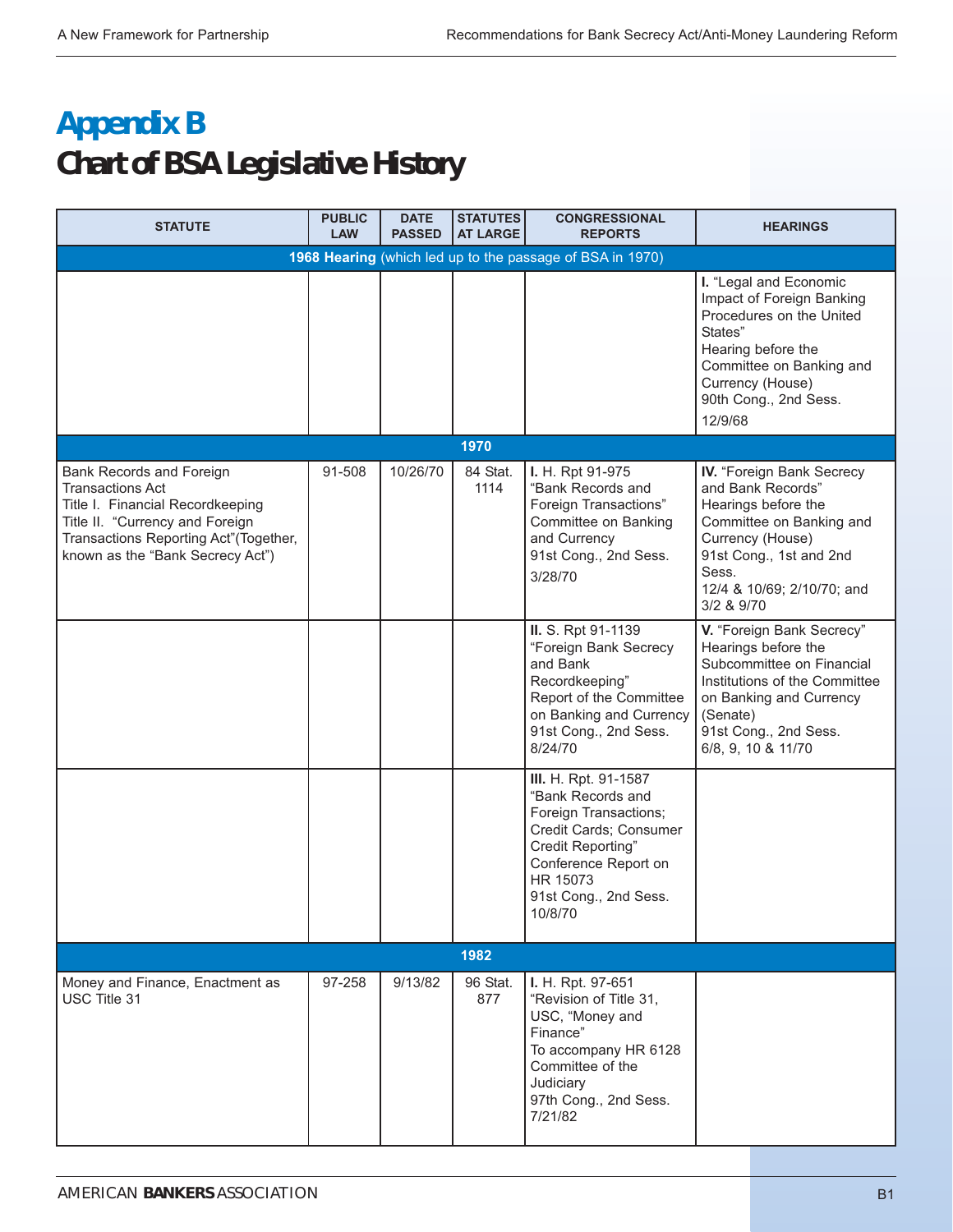| <b>STATUTE</b>                                                                                                                                                 | <b>PUBLIC</b><br><b>LAW</b> | <b>DATE</b><br><b>PASSED</b> | <b>STATUTES</b><br><b>AT LARGE</b> | <b>CONGRESSIONAL</b><br><b>REPORTS</b>                                                                                                                        | <b>HEARINGS</b>                                                                                                                                                                                                                                                                                                               |
|----------------------------------------------------------------------------------------------------------------------------------------------------------------|-----------------------------|------------------------------|------------------------------------|---------------------------------------------------------------------------------------------------------------------------------------------------------------|-------------------------------------------------------------------------------------------------------------------------------------------------------------------------------------------------------------------------------------------------------------------------------------------------------------------------------|
|                                                                                                                                                                |                             |                              | 1984                               |                                                                                                                                                               |                                                                                                                                                                                                                                                                                                                               |
| "Comprehensive Crime Control Act of<br>1984" - Title II<br>Chapter IX - "Currency and<br>$\bullet$<br><b>Foreign Transactions Reporting</b><br>Act Amendments" | 98-473                      | 10/12/84                     | 98 Stat.<br>1976                   | I. H. Doc. 98-32<br>"Comprehensive Crime<br>Control Act of 1983"<br>Message from the<br>President of the U.S.<br>3/16/83                                      |                                                                                                                                                                                                                                                                                                                               |
|                                                                                                                                                                |                             |                              |                                    | II.S. Rpt. 98-225<br>"Comprehensive Crime<br>Control Act of 1983"<br>Report of the Committee<br>on the Judiciary (Senate)<br>98th Cong., 1st Sess.<br>9/14/83 |                                                                                                                                                                                                                                                                                                                               |
|                                                                                                                                                                |                             |                              |                                    | 1985 First National Bank of Boston Hearings                                                                                                                   |                                                                                                                                                                                                                                                                                                                               |
|                                                                                                                                                                |                             |                              |                                    |                                                                                                                                                               | I. "The First National Bank<br>of Boston"<br>Hearings before the<br>Subcommittee on Financial<br>Institutions Supervision,<br>Regulation and Insurance of<br>the Committee on Banking,<br>Finance and Urban Affairs<br>(House)<br>99th Cong., 1st Sess.<br>$4/3 - 4/85$                                                       |
|                                                                                                                                                                |                             |                              | 1986                               |                                                                                                                                                               |                                                                                                                                                                                                                                                                                                                               |
| Anti-Drug Abuse Act of 1986<br>Title I - Anti-Drug Enforcement<br>Subtitle H - "Money Laundering<br>Control Act of 1986"                                       | 99-570                      | 10/27/86                     | 100 Stat.<br>3207                  | I. H. Rpt 99-746<br>"Comprehensive Money<br>Laundering Prevention<br>Act"<br>99th Cong., 2nd Sess.,<br>8/5/86                                                 | IV. "Currency and Foreign<br>Transaction Reporting Act"<br>Hearing before the<br>Subcommittee on Crime,<br>House Judiciary Committee,<br>4/11/84                                                                                                                                                                              |
|                                                                                                                                                                |                             |                              |                                    | II. S. Rpt 99-433<br>"The Money Laundering<br>Crimes Act of 1986"<br>99th Cong., 2nd Sess.<br>9/3/86                                                          | V. "Money Laundering<br>Legislation" Hearings before<br>the Senate Judiciary<br>Committee<br>10/29/85                                                                                                                                                                                                                         |
|                                                                                                                                                                |                             |                              |                                    | <b>III.</b> HR Rpt 99-855<br>"Money Laundering<br>Control Act of 1986"<br>99 Cong., 2nd Sess.<br>9/19/86                                                      | VI. "Tax evasion, drug traffick-<br>ing, and money laundering as<br>they involve financial institu-<br>tions"<br>Hearings before the<br>Subcommittee on Financial<br>Institutions Supervision,<br>Regulation, and Insurance of<br>the Committee on Banking,<br>Finance, and Urban Affairs<br>99th Cong., 2nd Sess.<br>4/16/86 |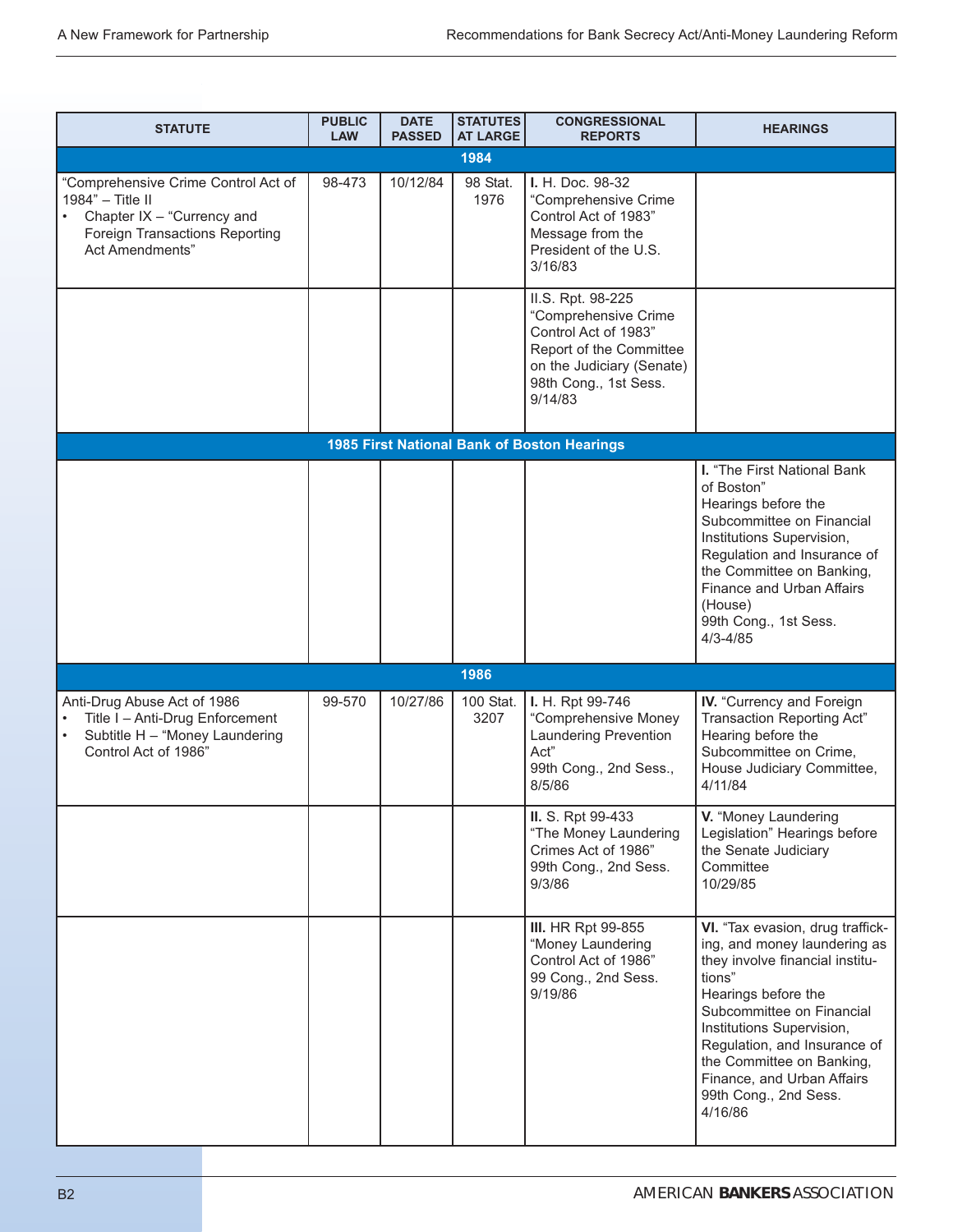| <b>STATUTE</b> | <b>PUBLIC</b><br><b>LAW</b> | <b>DATE</b><br><b>PASSED</b> | STATUTES<br><b>AT LARGE</b> | <b>CONGRESSIONAL</b><br><b>REPORTS</b> | <b>HEARINGS</b>                                                                                                                                                                                                                                                                                              |
|----------------|-----------------------------|------------------------------|-----------------------------|----------------------------------------|--------------------------------------------------------------------------------------------------------------------------------------------------------------------------------------------------------------------------------------------------------------------------------------------------------------|
|                |                             |                              |                             |                                        | VII. "The Drug Money Seizure<br>Act and the Bank Secrecy Act<br>Amendments"<br>Hearing before the<br>Committee on Banking,<br>Housing and Urban Affairs<br>(Senate)<br>99th Cong., 2nd Sess.<br>5/1/86                                                                                                       |
|                |                             |                              |                             |                                        | <b>VIII.</b> "Enforcement and<br>Utilization of the Bank<br>Secrecy Act"<br>Hearing before the<br>Subcommittee on General<br>Oversight and Renegotiation<br>of the Committee on Banking,<br>Finance and Urban Affairs<br>(House)<br>98th Cong. 2d Sess.<br>6/20/84                                           |
|                |                             |                              |                             |                                        | IX. "Drug Money Laundering"<br>Hearing before the<br>Committee on Banking,<br>Housing and Urban Affairs<br>(Senate)<br>99th Cong, 1st Sess.<br>1/28/85                                                                                                                                                       |
|                |                             |                              |                             |                                        | X. "Briefing on the 1970<br><b>Currency and Foreign</b><br>Transactions Reporting Act"<br>Hearing before the<br>Subcommittee on Financial<br>Institutions Supervision,<br>Regulation and Insurance of<br>the Committee on Banking,<br>Finance and Urban Affairs<br>(House)<br>99th Cong. 1st Sess.<br>3/5/85 |
|                |                             |                              |                             |                                        | XI. "Money Laundering<br>Operations and the Role of<br>the Department of the<br>Treasury"<br>Hearing before the<br>Subcommittee on Oversight<br>of the Committee on Ways<br>and Means (House)<br>99th Cong. 1st Sess.<br>9/12/85                                                                             |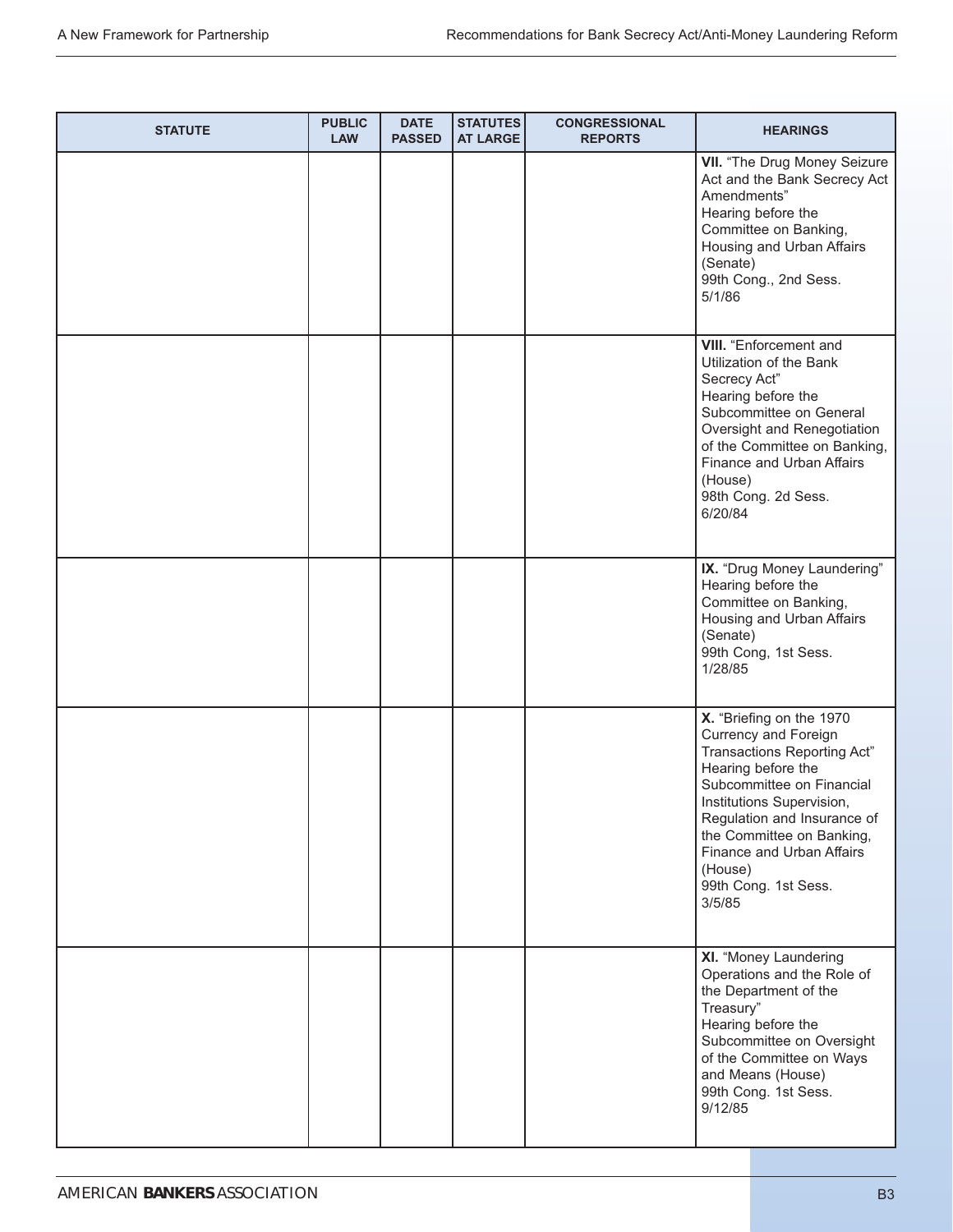| <b>STATUTE</b>                                                                                                                                                                                                                                                                                                                                                                                                              | <b>PUBLIC</b><br><b>LAW</b> | <b>DATE</b><br><b>PASSED</b> | <b>STATUTES</b><br><b>AT LARGE</b> | <b>CONGRESSIONAL</b><br><b>REPORTS</b>                                                                                                  | <b>HEARINGS</b>                                                                                                                                                                                                                                                                                                                             |
|-----------------------------------------------------------------------------------------------------------------------------------------------------------------------------------------------------------------------------------------------------------------------------------------------------------------------------------------------------------------------------------------------------------------------------|-----------------------------|------------------------------|------------------------------------|-----------------------------------------------------------------------------------------------------------------------------------------|---------------------------------------------------------------------------------------------------------------------------------------------------------------------------------------------------------------------------------------------------------------------------------------------------------------------------------------------|
|                                                                                                                                                                                                                                                                                                                                                                                                                             |                             |                              | 1988                               |                                                                                                                                         |                                                                                                                                                                                                                                                                                                                                             |
| Anti-Drug Abuse Act of 1988<br>Title VI - The Anti-Drug Abuse<br>Amendments Act of 1988<br>Subtitle E - The Money<br>O<br>Laundering Prosecution<br>Improvements Act of 1988                                                                                                                                                                                                                                                | 100-690                     | 11/18/88                     | 102 Stat.<br>4181                  | I. H. Rpt. 99-746<br>"Comprehensive Money<br>Laundering Prevention<br>Act"<br>99th Cong., 2nd Sess.<br>8/5/86<br>[See 1986 legislation] | III. "Money Laundering<br>Control Act Amendments of<br>1988"<br>Hearing before the<br>Committee on Banking,<br>Finance and Urban Affairs<br>(House)<br>100th Cong., 2nd Sess.<br>6/8/88                                                                                                                                                     |
|                                                                                                                                                                                                                                                                                                                                                                                                                             |                             |                              |                                    | II. H. Rpt. 100-716<br>"Money Laundering<br><b>Control Amendments of</b><br>1988"<br>100th Cong., 2nd Sess.<br>6/21/88                  | IV. "Money Laundering<br>Control Act of 1986 and the<br>Regulations Implementing the<br>Bank Secrecy Act"<br>Hearings before the<br>Subcommittee on Financial<br>Institutions Supervision,<br>Regulation and Insurance of<br>the Committee on Banking,<br>Finance and Urban Affairs<br>(House)<br>100th Cong., 1st Sess.<br>5/6/87 & 6/9/87 |
|                                                                                                                                                                                                                                                                                                                                                                                                                             |                             |                              | 1990                               |                                                                                                                                         |                                                                                                                                                                                                                                                                                                                                             |
| Crime Control Act of 1990<br>Title I - International Money<br>٠<br>Laundering<br>Title XIV - Money Laundering<br>Title XXV - Banking Law<br>$\bullet$<br>Enforcement ("Comprehensive<br>Thrift and Bank Fraud Prosecution<br>and Taxpayer Recovery Act of<br>1990")<br>o Subtitle A - Enhanced Criminal<br><b>Penalties</b><br>Subtitle H - The Financial<br>$\Omega$<br>Institutions Anti-Fraud<br>Enforcement Act of 1990 | 101-647                     | 11/29/90                     | 104 Stat.<br>4789                  | I. H. Rpt 101-446<br>To accompany HR 3848<br>"Depository Institutions<br>Money Laundering<br>Amendments of 1990"<br>4/3/90              | IV. "Drug Money Laundering<br>Control Efforts"<br>Hearing before the<br>Subcommittee on Consumer<br>and Regulatory Affairs of the<br>Committee on Banking,<br>Housing and Urban Affairs<br>(Senate)<br>101st Cong., 1st Sess.<br>11/1/89                                                                                                    |
|                                                                                                                                                                                                                                                                                                                                                                                                                             |                             |                              |                                    | II. H. Rpt 101-681<br>"Comprehensive Crime<br>Control Act of 1990"<br>101st Cong., 2nd Sess.<br>9/5/90                                  | V. "Money Laundering"<br>Hearings before the<br>Subcommittee on Financial<br>Institutions Supervision,<br>Regulation and Insurance of<br>the<br>Committee on Banking,<br>Finance and Urban Affairs<br>(House)<br>101st Cong., 1st Sess.<br>11/14-15/89                                                                                      |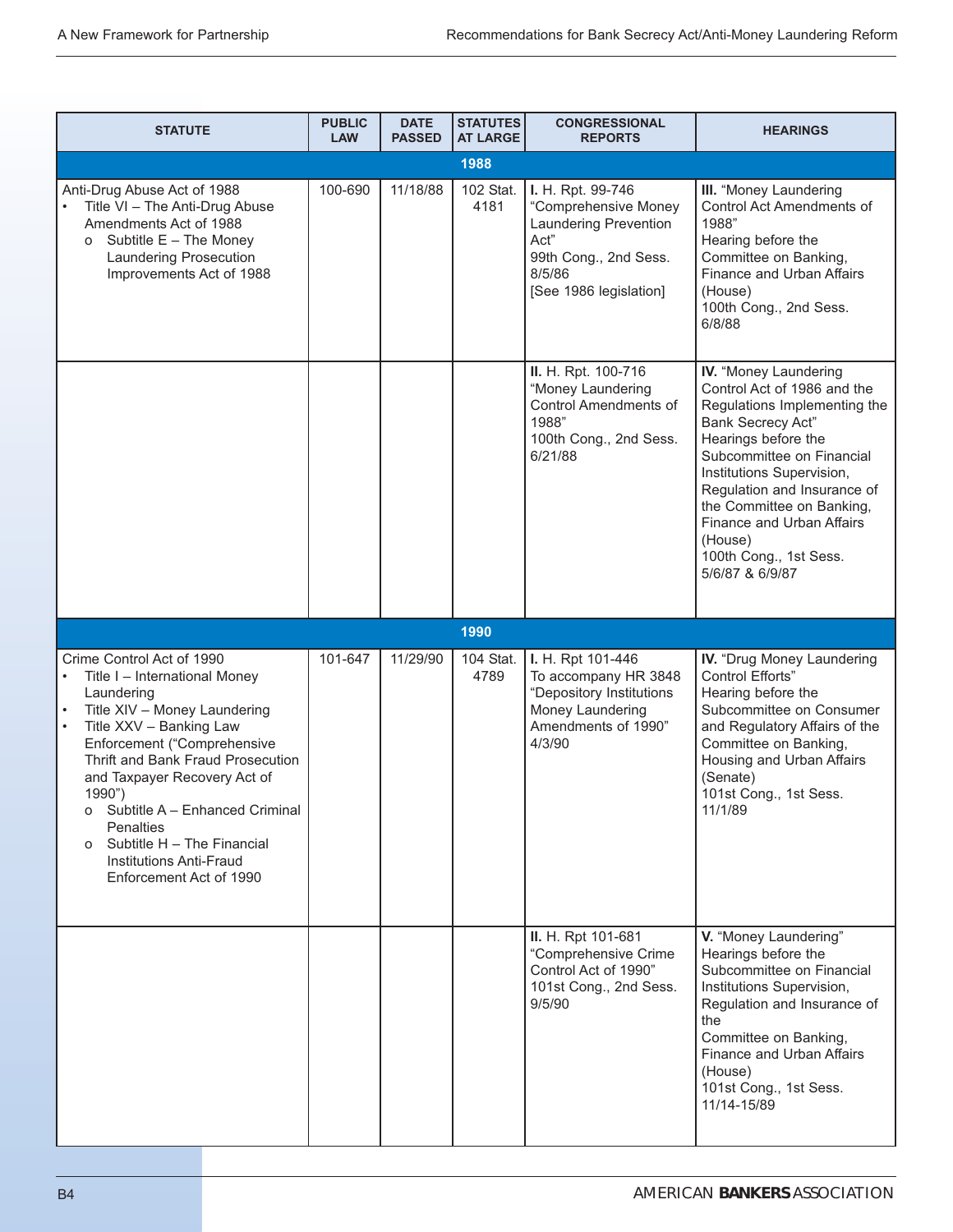| <b>STATUTE</b>                                                                                                 | <b>PUBLIC</b><br><b>LAW</b> | <b>DATE</b><br><b>PASSED</b> | <b>STATUTES</b><br><b>AT LARGE</b> | <b>CONGRESSIONAL</b><br><b>REPORTS</b>                                                                                                    | <b>HEARINGS</b>                                                                                                                                                                                                                                                                                                                   |
|----------------------------------------------------------------------------------------------------------------|-----------------------------|------------------------------|------------------------------------|-------------------------------------------------------------------------------------------------------------------------------------------|-----------------------------------------------------------------------------------------------------------------------------------------------------------------------------------------------------------------------------------------------------------------------------------------------------------------------------------|
|                                                                                                                |                             |                              |                                    | III. S. Rpt. 101-460<br>"Money Laundering<br>Enforcement<br>Amendments of 1990"<br>101st Cong., 2nd Sess.<br>9/12/90                      | VI. "Money Laundering in<br>Florida: Banking Compliance,<br><b>Federal Enforcement</b><br>Measures, and the efficacy of<br>current law"<br>Hearing before the<br>Subcommittee on Consumer<br>and Regulatory Affairs of the<br>Committee on Banking,<br>Housing and Urban Affairs<br>(Senate)<br>101st Cong., 1st Sess.<br>12/4/89 |
|                                                                                                                |                             |                              |                                    |                                                                                                                                           | VII. "Money Laundering"<br>Hearings before the<br>Committee on Banking,<br>Finance and Urban Affairs<br>(House)<br>101st Cong., 1st Sess.<br>12/6-7/89                                                                                                                                                                            |
|                                                                                                                |                             |                              |                                    |                                                                                                                                           | <b>VIII.</b> "Money Laundering<br>Legislation"<br>Hearing before the<br>Subcommittee on Financial<br>Institutions Supervision,<br>Regulation and Insurance of<br>the Committee on Banking,<br>Finance, and Urban Affairs<br>(House)<br>101st Cong., 2nd Sess.<br>3/8/90                                                           |
|                                                                                                                |                             |                              |                                    |                                                                                                                                           | IX. "International Drug Money<br>Laundering: Issues and<br>Options for Congress"<br>Proceedings of a seminar<br>held by the Congressional<br>Research Service - 6/21/90<br>Report prepared for the<br>Committee on Foreign Affairs<br>(House)<br>10/90                                                                            |
|                                                                                                                |                             |                              | 1992                               |                                                                                                                                           |                                                                                                                                                                                                                                                                                                                                   |
| Housing and Community<br>Development Act of 1992<br>Title XV - The Annunzio-Wylie<br>Anti-Money Laundering Act | 102-55                      | 10/28/92                     | 106 Stat.<br>3672                  | I. H. Rpt. 101-446<br>To accompany HR 3848<br>"Depository Institutions<br>Money Laundering<br>Amendments of 1990"<br>4/3/90<br>[See 1990] | V. "Money Laundering"<br>Hearings before the<br>Subcommittee on Financial<br>Institutions Supervision,<br>Regulation and Insurance of<br>the Committee on Banking,<br>Finance and Urban Affairs<br>(House)<br>101st Cong., 1st Sess.<br>11/14-15/89<br>[See 1990]                                                                 |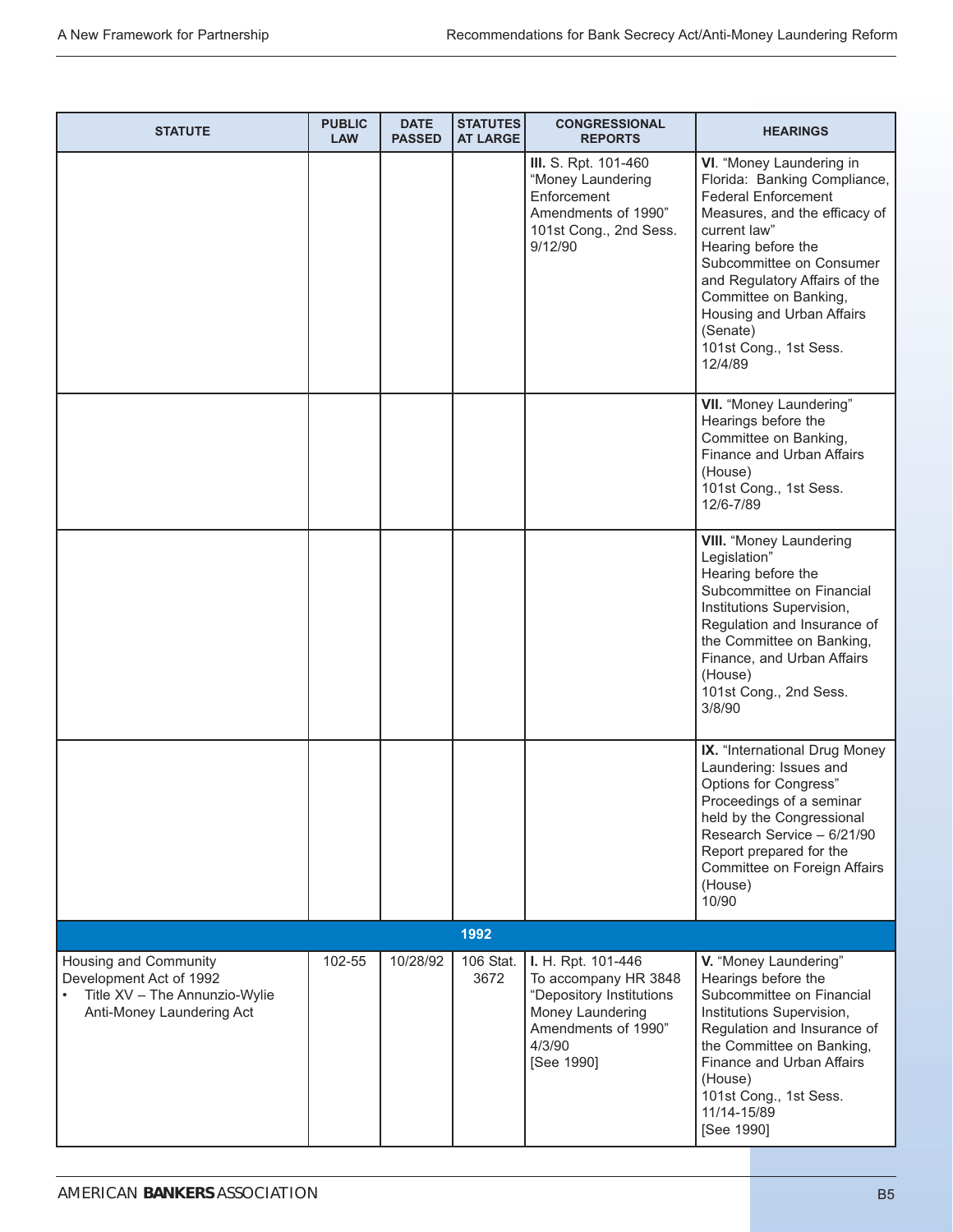| <b>STATUTE</b> | <b>PUBLIC</b><br><b>LAW</b> | <b>DATE</b><br><b>PASSED</b> | <b>STATUTES</b><br><b>AT LARGE</b> | <b>CONGRESSIONAL</b><br><b>REPORTS</b>                                                                                            | <b>HEARINGS</b>                                                                                                                                                                                                                                                                             |
|----------------|-----------------------------|------------------------------|------------------------------------|-----------------------------------------------------------------------------------------------------------------------------------|---------------------------------------------------------------------------------------------------------------------------------------------------------------------------------------------------------------------------------------------------------------------------------------------|
|                |                             |                              |                                    | II. S. Rpt. 101-460<br>"Money Laundering<br>Enforcement<br>Amendments of 1990"<br>101st Cong., 2nd Sess.<br>9/12/90<br>[See 1990] | VI. "Money Laundering"<br>Hearings before the<br>Committee on Banking,<br>Finance and Urban Affairs<br>(House)<br>101st Cong., 1st Sess.<br>12/6-7/89<br>[See 1990]                                                                                                                         |
|                |                             |                              |                                    | III. H. Rpt. 102-28, Part 1<br>"Money Laundering<br>Enforcement<br>Amendments of 1991"<br>102nd Cong., 1st Sess.<br>3/20/91       | <b>VII.</b> "Money Laundering<br>Legislation"<br>Hearing before the<br>Subcommittee on Financial<br>Institutions Supervision,<br>Regulation and Insurance of<br>the Committee on Banking,<br>Finance, and Urban Affairs<br>(House)<br>101st Cong., 2nd Sess.<br>3/8/90<br>[See 1990]        |
|                |                             |                              |                                    | IV. H. Rpt. 102-28, Part 2<br>"Money Laundering<br>Enforcement<br>Amendments of 1991"<br>102nd Cong., 1st Sess.<br>5/23/91        | <b>VIII.</b> "Depository Institutions<br>Money Laundering<br>Amendments of 1990"<br>Hearing before the<br>Committee on Banking,<br>Housing and Urban Affairs<br>(Senate)<br>101st Cong., 2nd Sess.<br>5/18/90                                                                               |
|                |                             |                              |                                    |                                                                                                                                   | IX. "Money Laundering<br>Enforcement Amendments of<br>1991" (HR 26)<br>Hearing before the<br>Subcommittee of Financial<br>Institutions Supervision,<br>Regulation, and Insurance of<br>the Committee on Banking,<br>Finance and Urban Affairs<br>(House)<br>102 Cong., 1st Sess.<br>2/19/91 |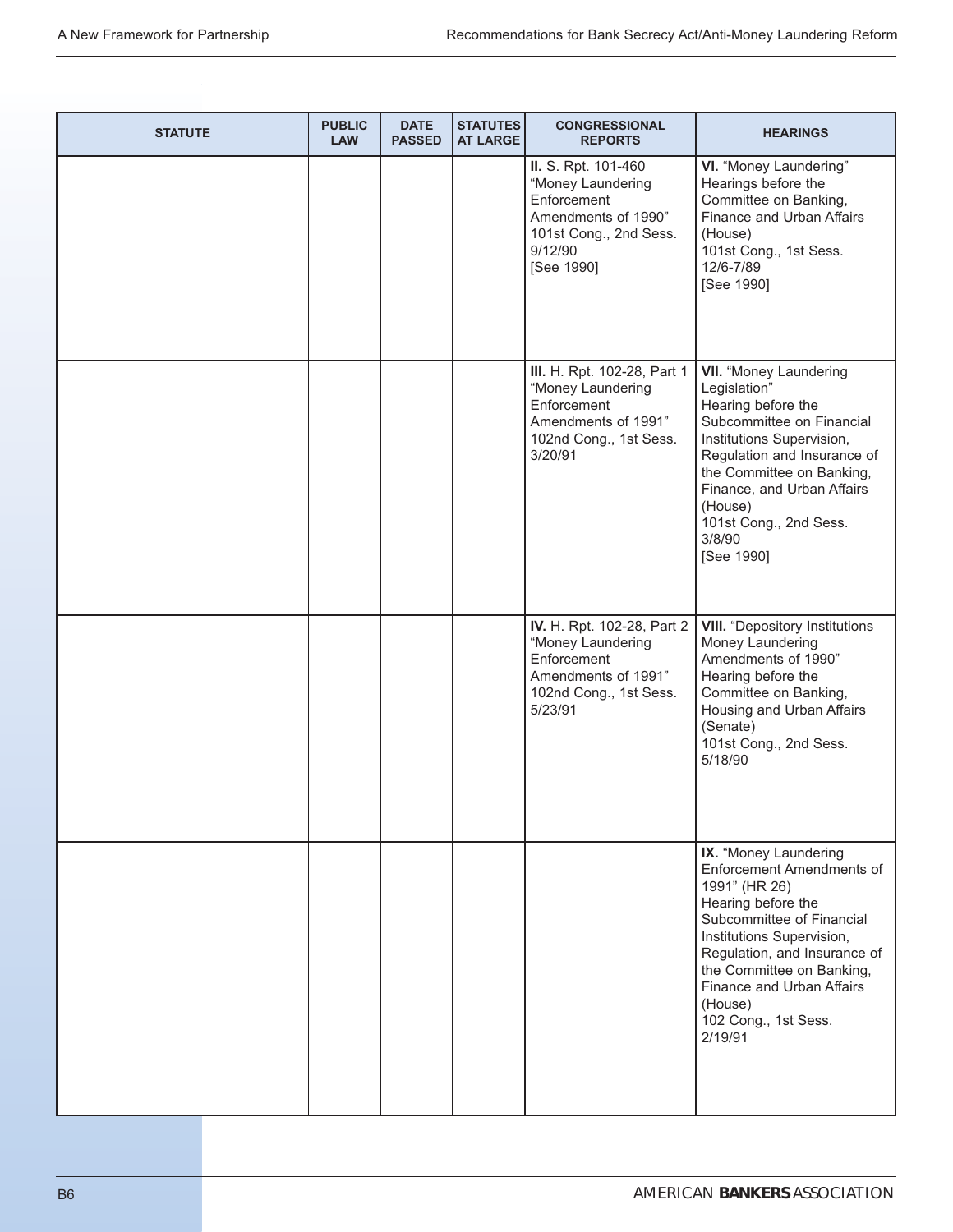| <b>STATUTE</b>                                                                                                               | <b>PUBLIC</b><br><b>LAW</b> | <b>DATE</b><br><b>PASSED</b> | <b>STATUTES</b><br><b>AT LARGE</b> | <b>CONGRESSIONAL</b><br><b>REPORTS</b>                                                                                                            | <b>HEARINGS</b>                                                                                                                                                                                                                                                                                            |
|------------------------------------------------------------------------------------------------------------------------------|-----------------------------|------------------------------|------------------------------------|---------------------------------------------------------------------------------------------------------------------------------------------------|------------------------------------------------------------------------------------------------------------------------------------------------------------------------------------------------------------------------------------------------------------------------------------------------------------|
|                                                                                                                              |                             |                              | 1994                               |                                                                                                                                                   |                                                                                                                                                                                                                                                                                                            |
| <b>Riegle Community Development</b><br>Improvement Act of 1994<br>Title IV - The Money Laundering<br>Suppression Act of 1994 | 103-325                     | 9/23/94                      | 108 Stat.<br>2160                  | I. H. Rpt. 103-438<br>"Money Laundering<br>Suppression Act of 1994"<br>103rd Cong., 2nd Sess.<br>3/21/94                                          | IV. "Federal Government's<br>Response to Money<br>Laundering"<br>Hearings before the<br>Committee on Banking,<br>Finance and Urban Affairs<br>(House)<br>103rd Cong., 1st Sess.<br>5/25, 26/93                                                                                                             |
|                                                                                                                              |                             |                              |                                    | II. H. Rpt. 103-652<br>"Community Development<br><b>Banking Act"</b><br>Conference Report<br>103rd Cong., 2nd Sess.<br>8/2/94                     | V. "Anti-Money Laundering<br>Efforts in Texas"<br>Field hearing before the<br>Committee on Banking,<br>Finance and Urban Affairs<br>(House)<br>103rd Cong., 1st Sess.<br>7/8/93                                                                                                                            |
|                                                                                                                              |                             |                              |                                    | III. H. Rpt. 102-28, Part 1<br>"Money Laundering<br>Enforcement<br>Amendments of 1991"<br>102nd Cong., 1st Sess.<br>3/20/91<br>[See 1992 Summary] | VI. "H.R. 3235; The Anti-<br>Money Laundering Act<br>of 1993"<br>Hearings before the<br>Subcommittee on Financial<br>Institutions Supervision,<br><b>Regulation and Deposit</b><br>Insurance of the<br>Committee on Banking,<br>Finance and Urban Affairs<br>(House)<br>103rd Cong., 1st Sess.<br>10/20/93 |
|                                                                                                                              |                             |                              |                                    |                                                                                                                                                   | VII. "The Anti-Money<br>Laundering Act of 1993 - S.<br>1664"<br>Hearing before the<br>Committee on Banking,<br>Housing and Urban Affairs<br>(Senate)<br>103rd Cong., 2nd Sess.<br>3/15/94                                                                                                                  |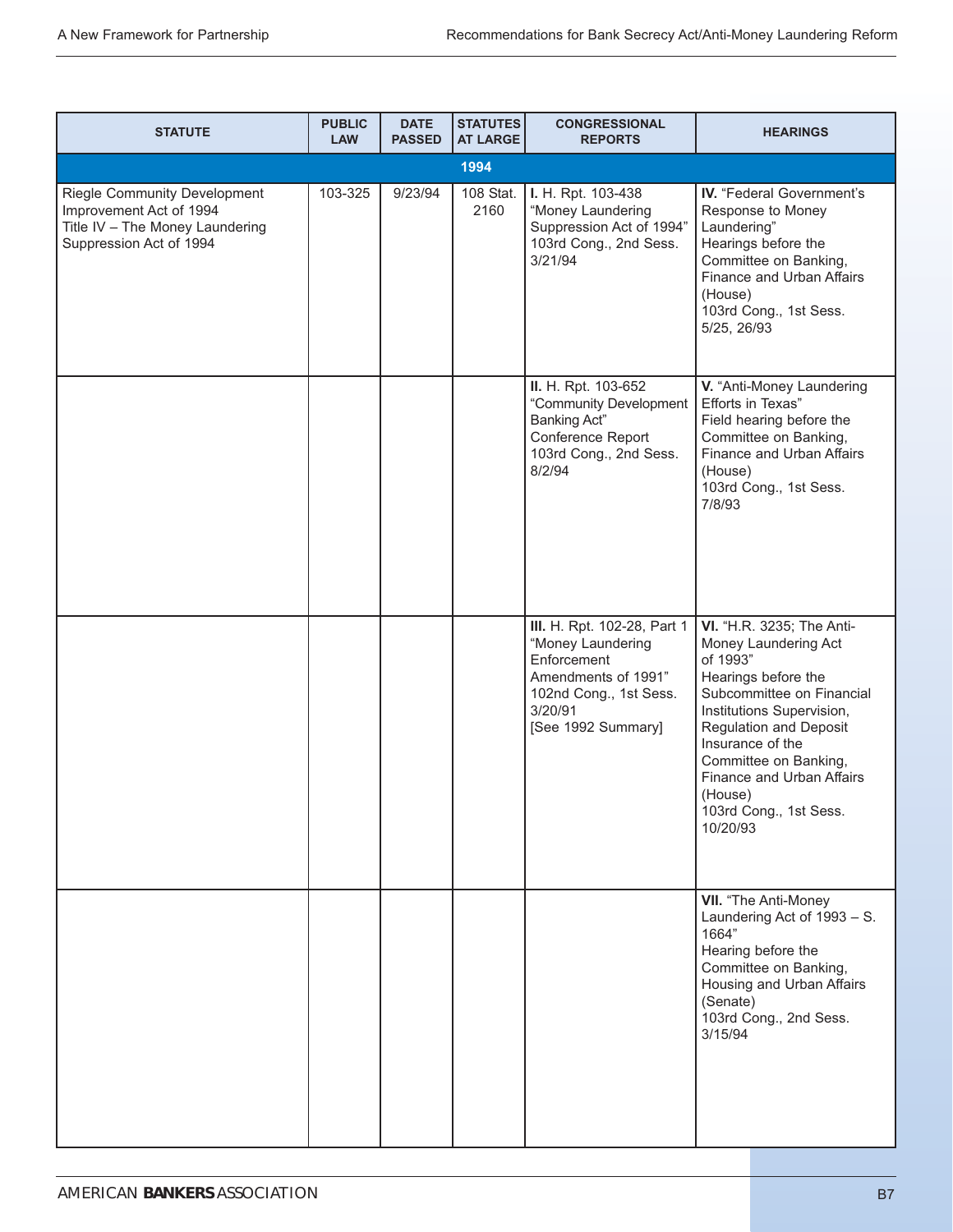| <b>STATUTE</b>                                                | <b>PUBLIC</b><br><b>LAW</b> | <b>DATE</b><br><b>PASSED</b> | <b>STATUTES</b><br><b>AT LARGE</b> | <b>CONGRESSIONAL</b><br><b>REPORTS</b>                                                                                                                                                                                                 | <b>HEARINGS</b>                                                                                                                                                                                                                                                               |
|---------------------------------------------------------------|-----------------------------|------------------------------|------------------------------------|----------------------------------------------------------------------------------------------------------------------------------------------------------------------------------------------------------------------------------------|-------------------------------------------------------------------------------------------------------------------------------------------------------------------------------------------------------------------------------------------------------------------------------|
|                                                               |                             |                              |                                    |                                                                                                                                                                                                                                        | <b>VIII.</b> "Current Trends in<br>Money Laundering"<br>Hearing before the<br>Permanent Subcommittee on<br>Investigations of the<br>Committee on Governmental<br>Affairs (Senate)<br>102nd Cong., 2nd Sess.<br>2/27/92                                                        |
|                                                               |                             |                              | 1998                               |                                                                                                                                                                                                                                        |                                                                                                                                                                                                                                                                               |
| Money Laundering and Financial<br>Crimes Strategy Act of 1998 | 105-310                     | 10/30/98                     | 112 Stat.<br>2941                  | I. H. Rpt. 105-608 Part 1<br>"Money Laundering<br>Crimes Strategy Act of<br>1998"<br>105th Cong., 2nd Sess.<br>6/25/98                                                                                                                 | <b>II.</b> "H.R. $4005 -$ Money<br>Laundering Deterrence Act<br>of 198 & H.R. 1756 - Money<br>Laundering and Financial<br>Crime Strategy Act of 1997"<br>Hearing before the<br>Committee on Banking and<br>Financial Services (House)<br>105th Cong., 2nd Sess.<br>6/11/98    |
|                                                               |                             |                              | 2001                               |                                                                                                                                                                                                                                        |                                                                                                                                                                                                                                                                               |
| <b>USA Patriot Act</b>                                        | 107-56                      | 10/26/01                     | 115 Stat.<br>272                   | I. H. Rpt. 105-611<br>"Money Laundering<br>Deterrence Act of 1998"<br>105th Cong., 2nd Sess.<br>7/8/98                                                                                                                                 | IV. "Organized Crime and<br>Banking"Hearing before the<br>Committee on Banking and<br>Financial Services (House)<br>104th Cong., 2nd Sess.<br>2/28/96                                                                                                                         |
|                                                               |                             |                              |                                    | II. H. Rpt. 107-236, Part 1<br>"Provide Appropriate<br>Tools Required to<br>Intercept and Obstruct<br>Terrorism (PATRIOT) Act<br>of 2001"<br>Report of the Committee<br>on the Judiciary (House)<br>107th Cong., 1st Sess.<br>10/11/01 | V. "Operational oversight of<br>the Financial Crimes<br><b>Enforcement Network"</b><br>Hearing before the<br>Subcommittee on General<br>Oversight and Investigations<br>of the Committee on Banking<br>and Financial Services<br>(House)<br>105th Cong., 1st Sess.<br>3/21/97 |
|                                                               |                             |                              |                                    | III .H. Rpt. 107-250, Part 1<br>"Financial Anti-Terrorism<br>Act of 2001"<br>107th Cong., 1st Sess.<br>10/17/01                                                                                                                        | VI. "Taking the profit out of<br>Drug trafficking: The battle<br>against money laundering"<br>Hearing before the<br>Subcommittee on Crime of<br>the Committee on the<br>Judiciary (House)<br>105th Cong., 1st Sess.<br>7/24/97                                                |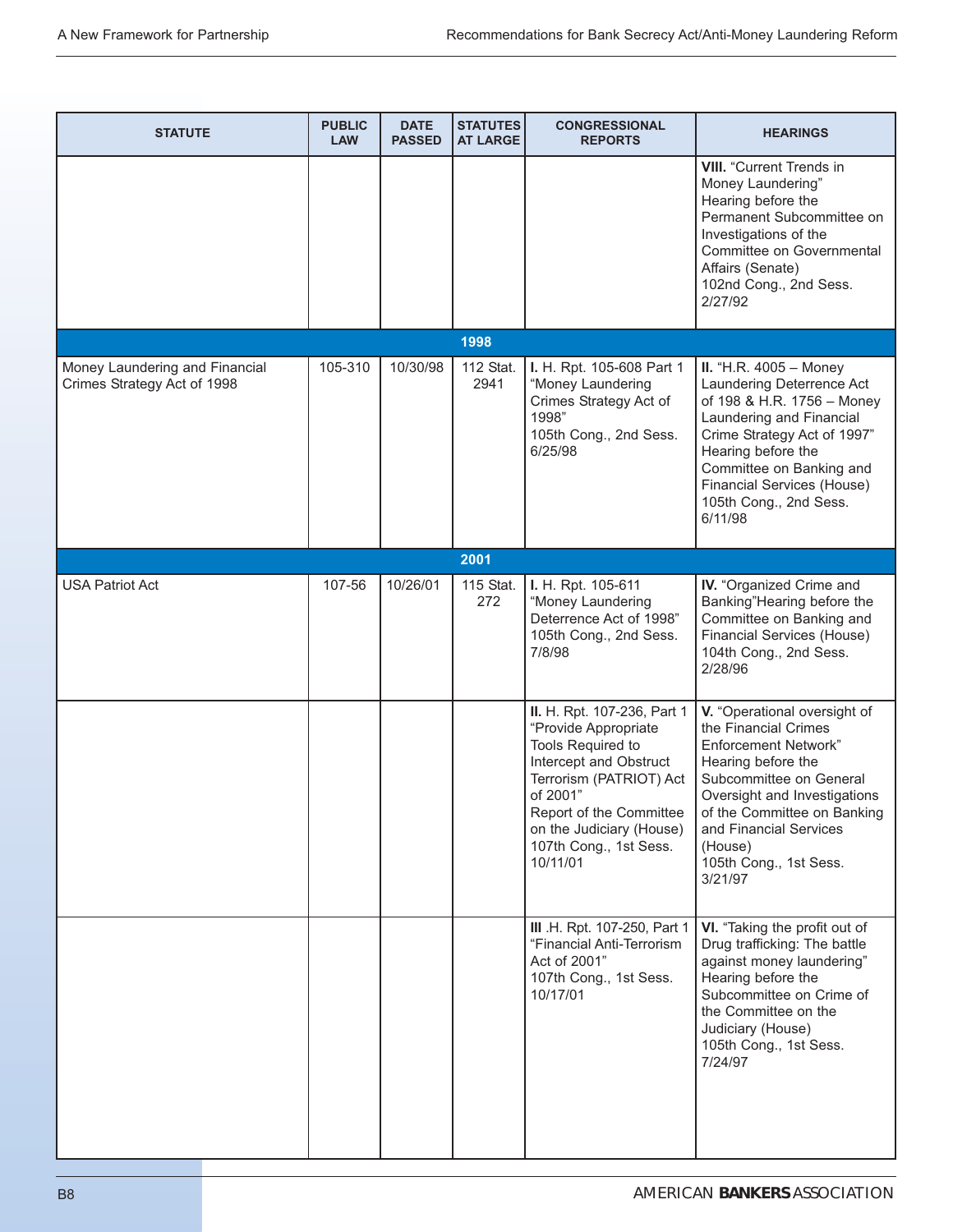| <b>STATUTE</b> | <b>PUBLIC</b><br><b>LAW</b> | <b>DATE</b><br><b>PASSED</b> | <b>STATUTES</b><br><b>AT LARGE</b> | <b>CONGRESSIONAL</b><br><b>REPORTS</b> | <b>HEARINGS</b>                                                                                                                                                                                                                                                                                                          |
|----------------|-----------------------------|------------------------------|------------------------------------|----------------------------------------|--------------------------------------------------------------------------------------------------------------------------------------------------------------------------------------------------------------------------------------------------------------------------------------------------------------------------|
|                |                             |                              | 1994                               |                                        |                                                                                                                                                                                                                                                                                                                          |
|                |                             |                              |                                    |                                        | VII. "The Operations of the<br>Department of the Treasury's<br><b>Financial Crimes Enforcement</b><br>Network"<br>Hearing before the<br>Subcommittee on General<br>Oversight and Investigations<br>of the Committee on Banking<br>and Financial Services<br>(House)<br>105th Cong., 2nd Sess.<br>4/1/98                  |
|                |                             |                              |                                    |                                        | <b>VIII.</b> "H.R. 4005 - Money<br>Laundering Deterrence Act of<br>198 & H.R. 1756 - Money<br>Laundering and Financial<br>Crime Strategy Act of 1997"<br>Hearing before the<br>Committee on Banking and<br>Financial Services (House)<br>105th Cong., 2nd Sess.<br>6/11/98<br>(See 1998 Summary)                         |
|                |                             |                              |                                    |                                        | IX. "Trends in Money<br>Laundering"<br>Joint hearing before the<br>Subcommittee on Financial<br>Institutions and Consumer<br>Credit and the Subcommittee<br>on General Oversight and<br>Investigations of the<br>Committee on Banking and<br>Financial Services (House)<br>106th Cong., 1st Sess.<br>4/15/99             |
|                |                             |                              |                                    |                                        | X. "Bank Secrecy Act<br>Reporting Requirements"<br>Joint Hearing before the<br>Subcommittee on General<br>Oversight and Investigations<br>and the Subcommittee on<br>Financial Institutions and<br>Consumer Credit of the<br>Committee on Banking and<br>Financial Services (House)<br>106th Cong., 1st Sess.<br>4/20/99 |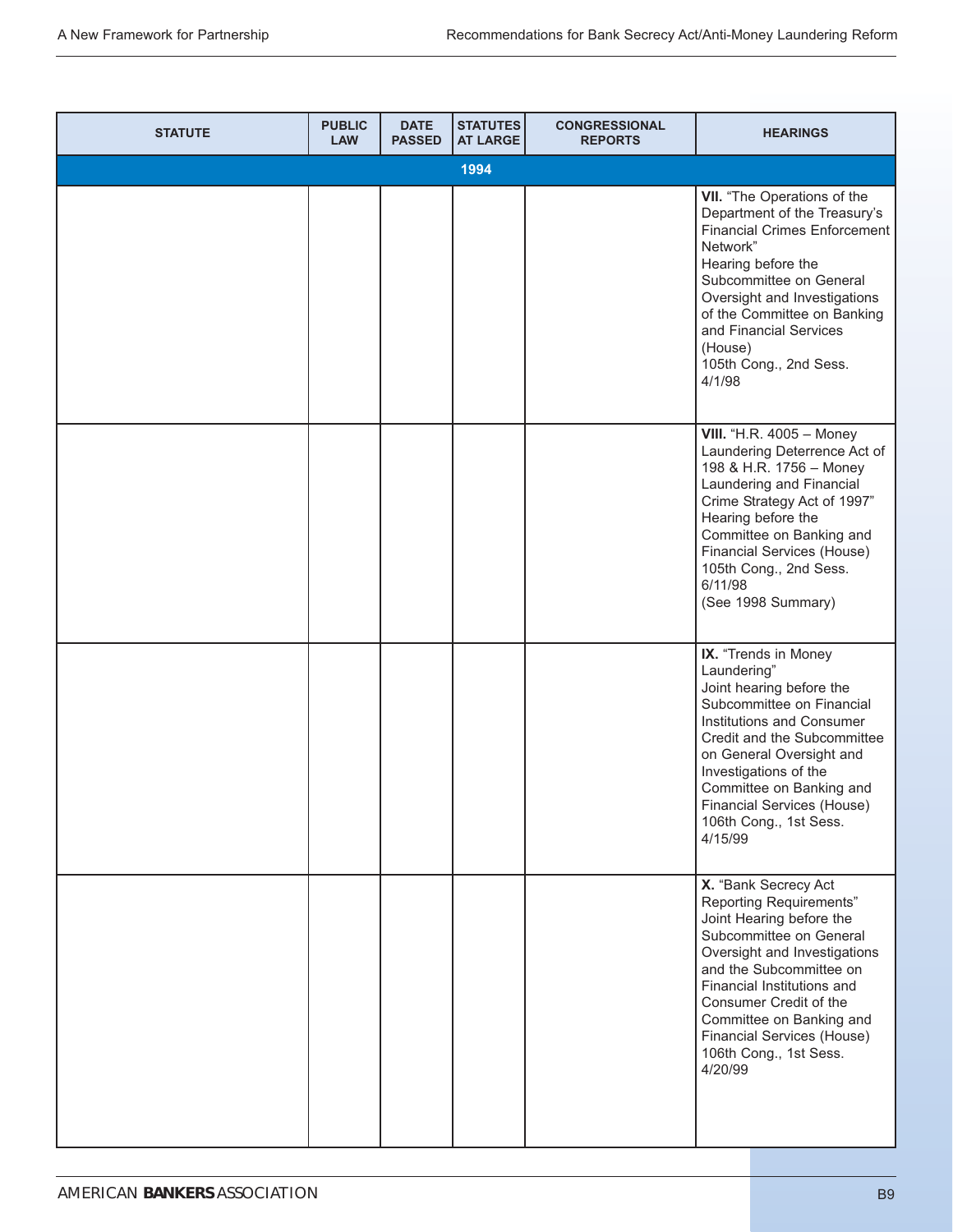| <b>STATUTE</b> | <b>PUBLIC</b><br><b>LAW</b> | <b>DATE</b><br><b>PASSED</b> | STATUTES<br><b>AT LARGE</b> | <b>CONGRESSIONAL</b><br><b>REPORTS</b> | <b>HEARINGS</b>                                                                                                                                                                                                                                                              |
|----------------|-----------------------------|------------------------------|-----------------------------|----------------------------------------|------------------------------------------------------------------------------------------------------------------------------------------------------------------------------------------------------------------------------------------------------------------------------|
|                |                             |                              |                             |                                        | XI. "Private Banking and<br>Money Laundering: A Case<br>Study of Opportunities and<br>Vulnerabilities"<br>Hearings before the<br>Permanent Subcommittee on<br>Investigations of the<br>Committee on Governmental<br>Affairs (Senate)<br>106th Cong., 1st Sess.<br>11/9-10/99 |
|                |                             |                              |                             |                                        | XII. "Money Laundering<br>Crisis"<br>Hearing before the<br>Subcommittee on Crime of<br>the Committee on the<br>Judiciary (House)<br>106th Cong., 2nd Sess.<br>2/10/00                                                                                                        |
|                |                             |                              |                             |                                        | <b>XIII.</b> "Money Laundering"<br>Hearings before the<br>Committee on Banking and<br>Financial Services (House)<br>106th Cong., 2nd Sess.<br>3/9/00                                                                                                                         |
|                |                             |                              |                             |                                        | <b>XIV.</b> "H.R. 240: The Bulk<br>Cash Smuggling Act of 1999"<br>Field Hearing before the<br>Subcommittee on Financial<br>Institutions and Consumer<br>Credit of the Committee on<br>Banking and Financial<br>Services (House)<br>106th Cong., 2nd Sess.<br>5/15/00         |
|                |                             |                              |                             |                                        | XV. "Combating Money<br>Laundering"<br>Hearing before the<br>Subcommittee on Criminal<br>Justice, Drug Policy, and<br>Human Resources of the<br>Committee on Government<br>Reform (House)<br>106th Cong., 2nd Sess.<br>6/23/00                                               |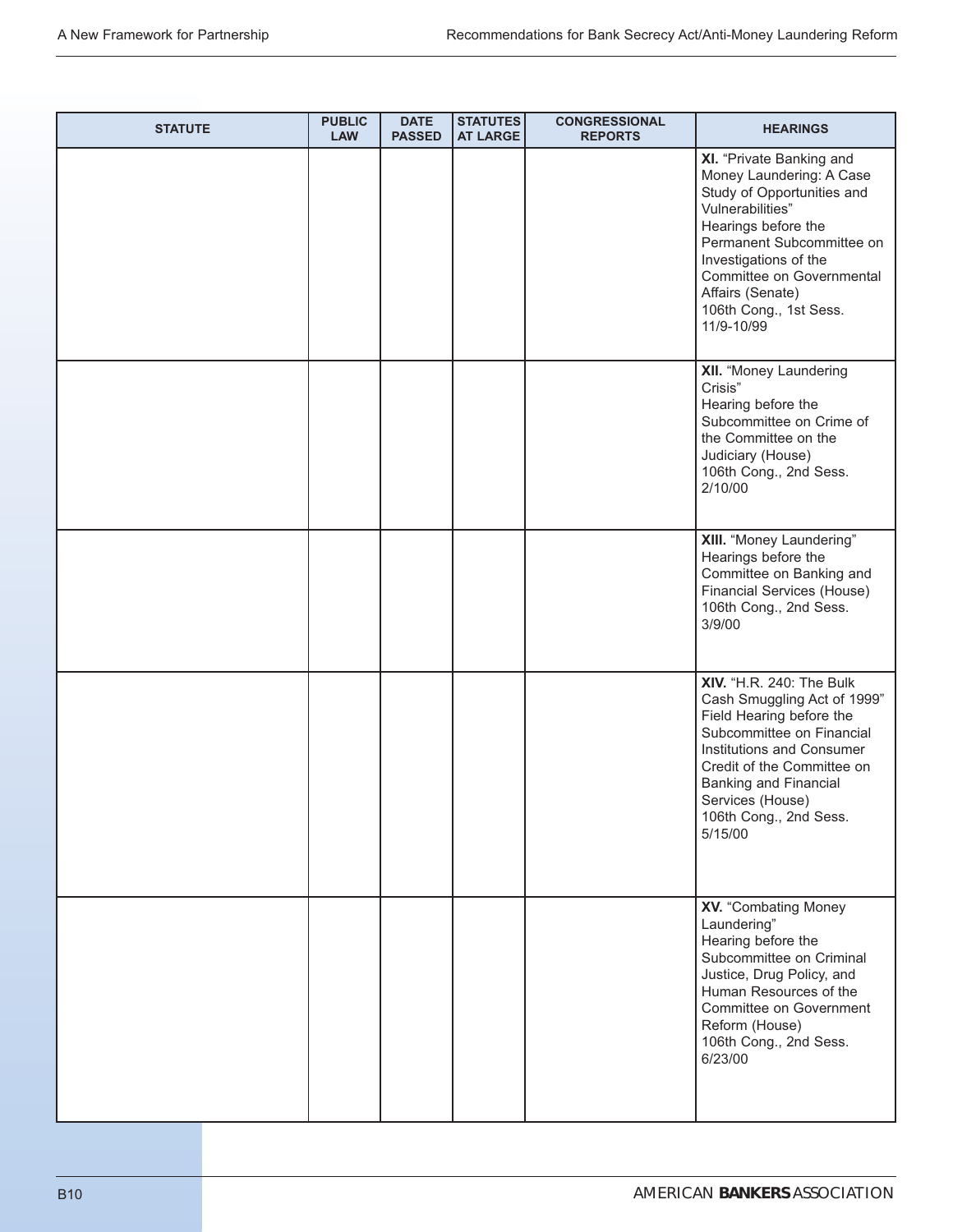| <b>STATUTE</b>                                                                                                                                                                                                                                                                                                                                                                                 | <b>PUBLIC</b><br><b>LAW</b> | <b>DATE</b><br><b>PASSED</b> | <b>STATUTES</b><br><b>AT LARGE</b> | <b>CONGRESSIONAL</b><br><b>REPORTS</b>                                                                                                                     | <b>HEARINGS</b>                                                                                                                                                                                                                                                            |
|------------------------------------------------------------------------------------------------------------------------------------------------------------------------------------------------------------------------------------------------------------------------------------------------------------------------------------------------------------------------------------------------|-----------------------------|------------------------------|------------------------------------|------------------------------------------------------------------------------------------------------------------------------------------------------------|----------------------------------------------------------------------------------------------------------------------------------------------------------------------------------------------------------------------------------------------------------------------------|
|                                                                                                                                                                                                                                                                                                                                                                                                |                             |                              | 1994                               |                                                                                                                                                            |                                                                                                                                                                                                                                                                            |
|                                                                                                                                                                                                                                                                                                                                                                                                |                             |                              |                                    |                                                                                                                                                            | XVI. "Role of U.S.<br>Correspondent Banking in<br>International Money<br>Laundering, Volumes 1-5"<br>Hearings before the<br>Permanent Subcommittee<br>on Investigations of the<br>Committee on Governmental<br>Affairs (Senate)<br>107th Cong., 1st Sess.<br>3/1, 2 & 6/01 |
|                                                                                                                                                                                                                                                                                                                                                                                                |                             |                              |                                    |                                                                                                                                                            | XVII. "Correspondent<br>Banking: A Gateway for<br>Money Laundering"<br>Committee print issued by<br>the Senate Governmental<br>Affairs Committee<br>2/5/01                                                                                                                 |
|                                                                                                                                                                                                                                                                                                                                                                                                |                             |                              |                                    |                                                                                                                                                            | XVIII. "Supplement to the<br>Feb. 5, 2001 Report on<br><b>Correspondent Banking"</b><br>2/28/01                                                                                                                                                                            |
|                                                                                                                                                                                                                                                                                                                                                                                                |                             |                              |                                    |                                                                                                                                                            | XIX. "The Administration's<br>National Money Laundering<br>Strategy for 2001"<br>Hearing before the<br>Committee on Banking,<br>Housing, and Urban Affairs,<br>U.S. Senate<br>107th Cong., 1st Sess.<br>9/26/01                                                            |
|                                                                                                                                                                                                                                                                                                                                                                                                |                             |                              | 2004                               |                                                                                                                                                            |                                                                                                                                                                                                                                                                            |
| Intelligence Reform and Terrorism<br>Prevention Act of 2004<br>Title VI - Terrorism Prevention<br>$\bullet$<br>Subtitle B - Money Laundering<br>$\bullet$<br>and Terrorist Financing<br>Subtitle C - Money Laundering<br>$\bullet$<br>Abatement and Financial<br><b>Antiterrorism Technical Corrections</b><br>Act of 2004<br>Subtitle D - Additional<br>$\bullet$<br><b>Enforcement Tools</b> | 108-458                     | 12/17/04                     | 118 Stat.<br>3638                  | I. H. Rpt 108-796<br>Conference Report on S.<br>2845 "Intelligence<br>Reform and Terrorism<br>Prevention Act of 2004"<br>108th Cong., 2nd Sess.<br>12/7/04 |                                                                                                                                                                                                                                                                            |